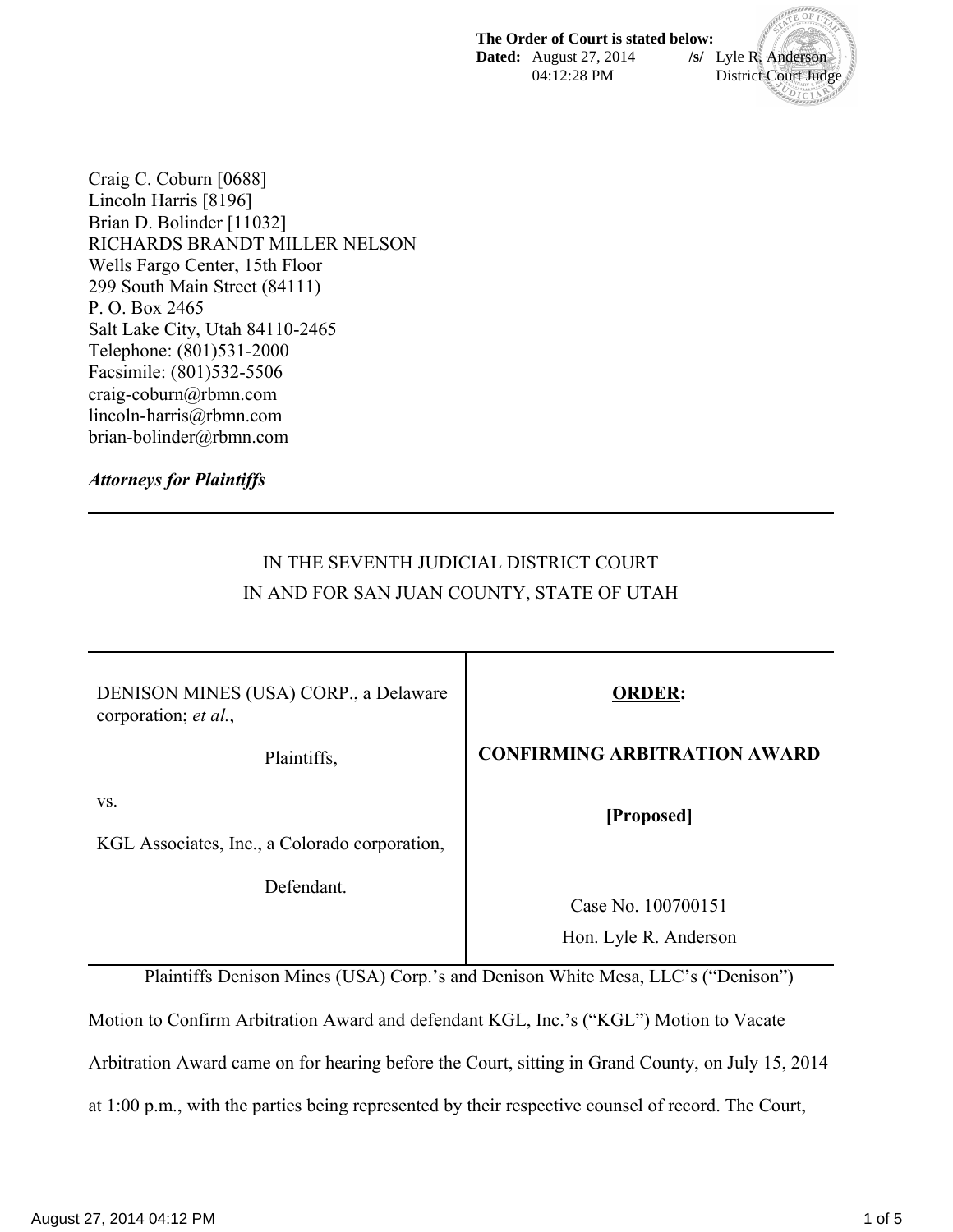having read the parties' memoranda and heard the arguments of counsel, and good cause appearing therefore, hereby makes the following findings of fact, reaches the following conclusion of law, and orders as follows:

#### **Findings of Fact**

1. The parties' arbitration agreement as modified by the parties during the process contemplated that the Arbitrator would issue a brief reasoned interim award on the merits, not to exceed five pages, on or before January 10, 2014.

2. At the conclusion of the evidentiary hearing, the Arbitrator advised that, due to the complexity of the issues presented, his interim award may exceed five pages and he did not know how long the interim award would be. Neither party objected.

3. On the evening of January 10, 2014, the Arbitrator advised the parties that he was experiencing technical difficulties issuing the Interim Award and that he would issue the Interim Award on January 11, 2014.

4. Neither party objected to this proposal.

5. On January 11, 2014, the Arbitrator issued an 18-page Interim Award..

6. The Interim Award awarded damages to Denison, subject to Denison submitting verified statements confirming "that the costs in the records total said amounts and that they do not arise from other causes."

7. KGL objected to the Interim Award and the Arbitrator's request, and asked the Arbitrator to modify the Interim Award to, inter alia, reject Denison's claims.

8. Denison responded to the Arbitrator's request by submitting a Verification Statement in which it maintained that the damages evidence it had presented at the evidentiary hearing was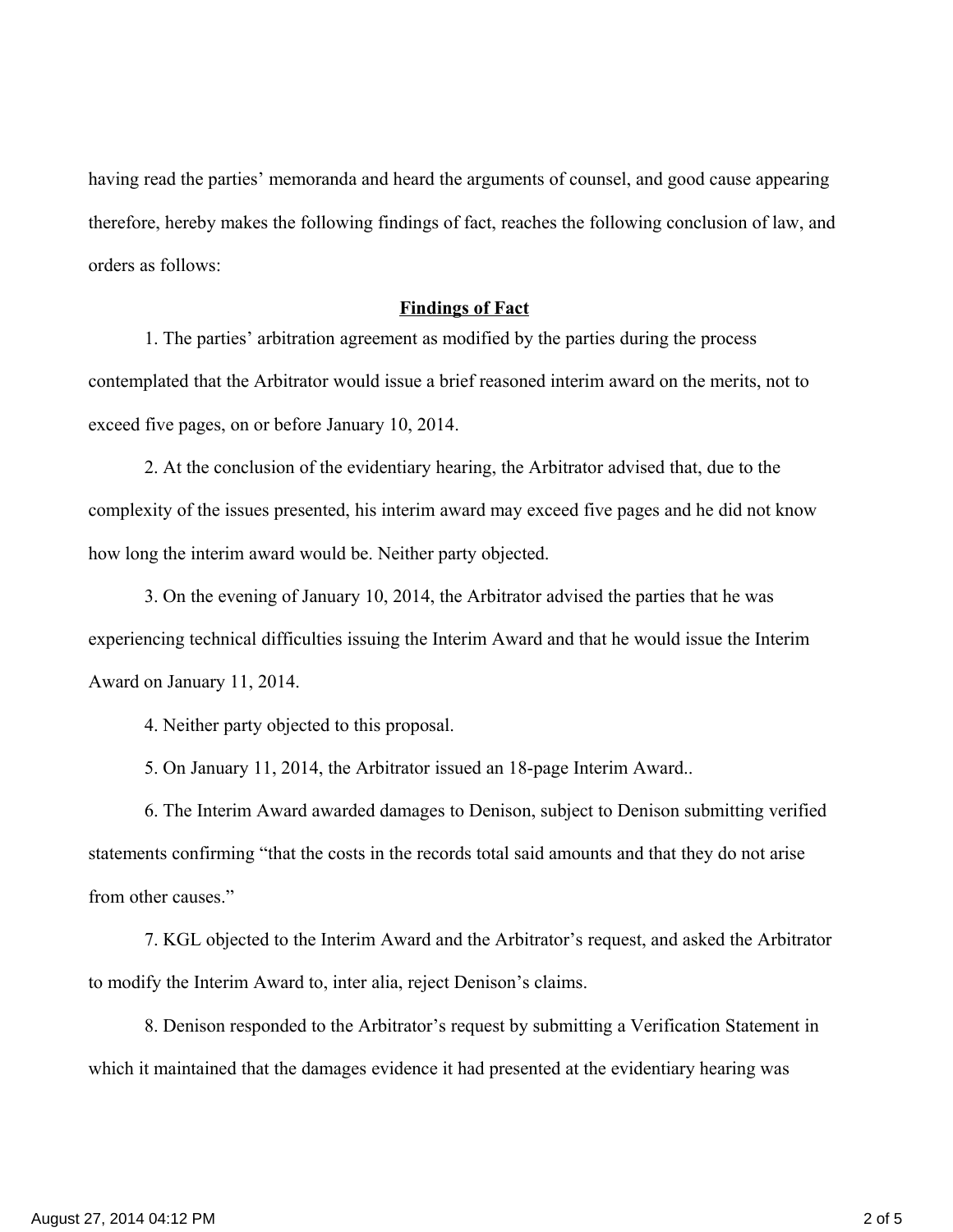sufficient and to which it attached three declarations from three individuals who had testified at the evidentiary hearing.

9. The Arbitrator, on February 28, 2015 at 2:15 PM, issued a document titled "Arbitrator Ruling on KGL Objections and Other Considerations." In this document the Arbitrator stated that he "reconsidered the Interim Award" and based upon his reconsideration of the record, decided not to consider Denison's verifications.

10. KGL renewed its objections based upon the document titled "Arbitrator Ruling on KGL Objections and Other Considerations" prior to the issuance of the document titled "Final Award."

11. The Arbitrator subsequently issued a Final Award on February 28, 2014, that finalized his decision in favor of Denison, including his finding that Denison was the prevailing party under Utah Code Ann. 38-1a-707.

12. Thereafter Denison and KGL filed motions to confirm and vacate the Final Award, respectively.

13. KGL has not demonstrated that the arbitration process was at any time anything other than fair and honest or that the Arbitrator in any manner did not respect and protect the parties' substantial rights.

14. KGL has not been prejudiced by the Arbitrator or his conduct.

#### **Conclusions of Law**

1. KGL's objection to the timeliness of the Interim Award under Utah Code Ann. § 78B-11- 120 does not warrant vacatur of the Final Award.

2. The Arbitrator did not exceed his authority.

3. The Arbitrator did not exhibit evident partiality in favor of Denison.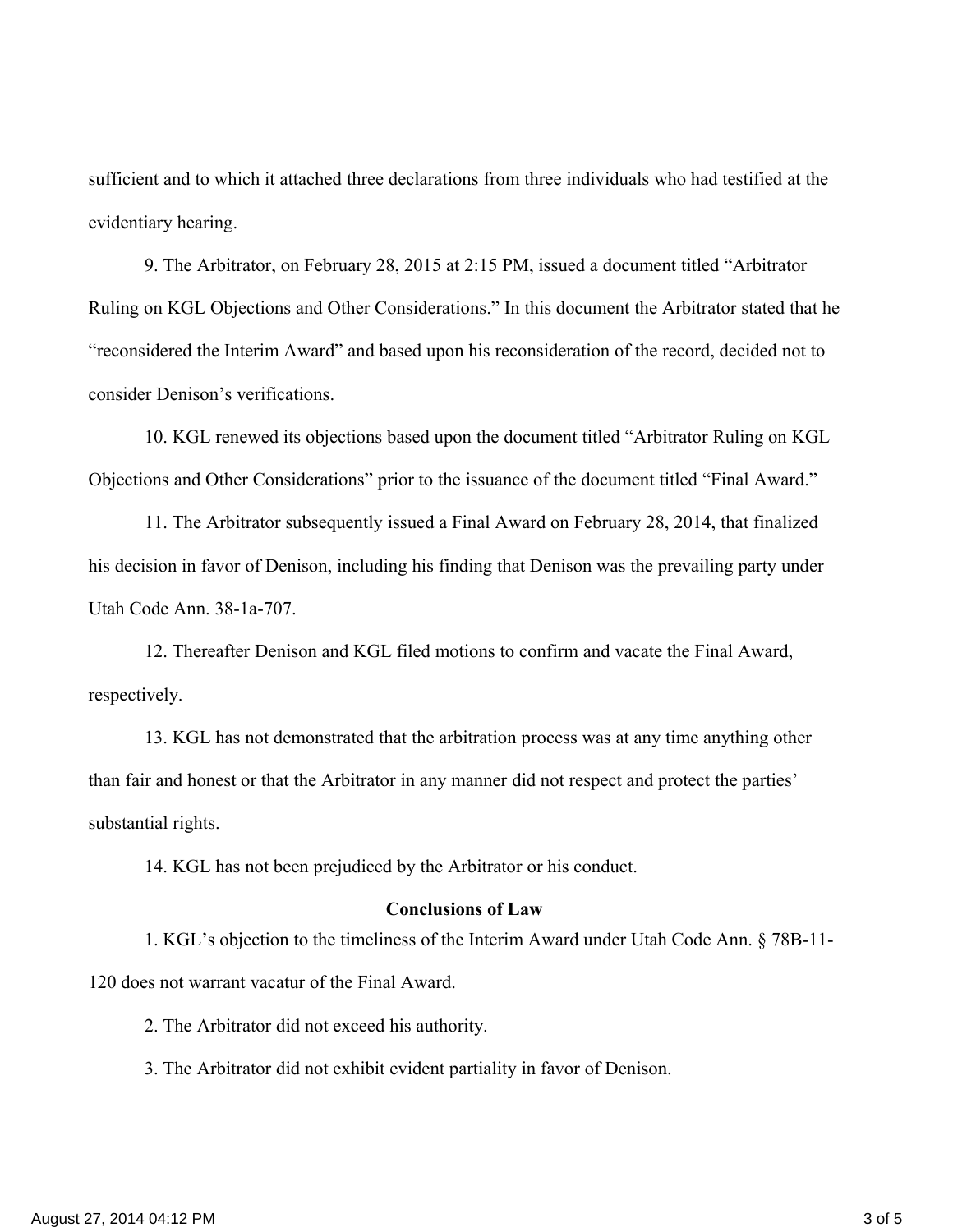4. The Arbitrator conducted the arbitration process fairly and honestly and in a manner that respected and did not prejudice the substantial rights of either KGL or Denison.

#### **ORDER**

Based on the foregoing and good cause appearing therefore:

1. Denison's Motion to Confirm the Arbitrator's Final Award is granted;

2. KGL's Motion to Vacate the Arbitrator's Final Award is denied; and

3. Pursuant to Utah Code Ann. 78B-11-126(2), Denison is further awarded its attorneys' fees

and costs incurred in conjunction with its Motion to Confirm Arbitration Award and in opposing

KGL's Motion to Vacate Arbitration Award, to be established by a supplemental affidavit of such

fees and costs.

Signed after reading defendant's objection. LRA

### *END OF ORDER*

#### *OFFICIAL SIGNATURE APPEARS AT THE TOP OF THE FIRST PAGE*

Approved as to form:

James J. Hartnett Faegre Baker Daniels LLP *Attorneys for KGL Associates, Inc.*

 $\mathcal{L}_\text{max}$  , where  $\mathcal{L}_\text{max}$  and  $\mathcal{L}_\text{max}$  and  $\mathcal{L}_\text{max}$